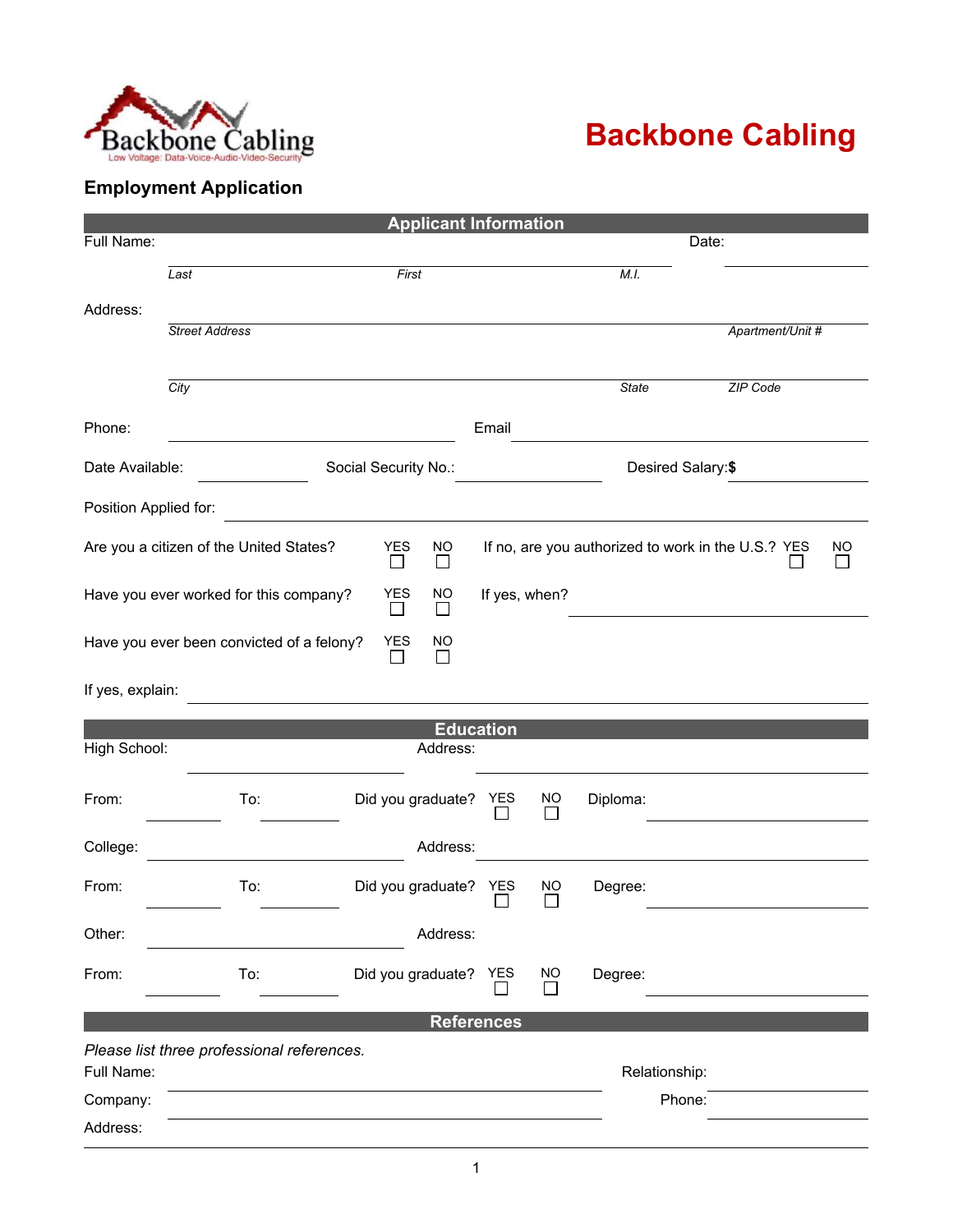| Full Name:        |                                                          |                                           |                       | Relationship: |     |  |  |  |
|-------------------|----------------------------------------------------------|-------------------------------------------|-----------------------|---------------|-----|--|--|--|
| Company:          |                                                          |                                           | Phone:                |               |     |  |  |  |
| Address:          |                                                          |                                           |                       |               |     |  |  |  |
| Full Name:        |                                                          |                                           |                       | Relationship: |     |  |  |  |
| Company:          |                                                          |                                           |                       | Phone:        |     |  |  |  |
| Address:          |                                                          |                                           |                       |               |     |  |  |  |
|                   |                                                          |                                           |                       |               |     |  |  |  |
| Company:          | <b>Previous Employment</b>                               |                                           |                       | Phone:        |     |  |  |  |
|                   |                                                          |                                           |                       |               |     |  |  |  |
| Address:          |                                                          |                                           |                       | Supervisor:   |     |  |  |  |
| Job Title:        | Starting Salary:\$                                       | Ending Salary: \$                         |                       |               |     |  |  |  |
| Responsibilities: |                                                          |                                           |                       |               |     |  |  |  |
| From:             | To:                                                      | Reason for Leaving:                       |                       |               |     |  |  |  |
|                   | May we contact your previous supervisor for a reference? | <b>YES</b><br>$\overline{\phantom{a}}$    | <b>NO</b><br>$\Box$   |               |     |  |  |  |
|                   |                                                          |                                           |                       |               |     |  |  |  |
| Company:          |                                                          |                                           |                       | Phone:        |     |  |  |  |
| Address:          |                                                          |                                           |                       | Supervisor:   |     |  |  |  |
| Job Title:        |                                                          | Starting Salary: \$                       |                       |               |     |  |  |  |
| Responsibilities: |                                                          |                                           |                       |               |     |  |  |  |
| From:             | To:<br>Reason for Leaving:                               |                                           |                       |               |     |  |  |  |
|                   | May we contact your previous supervisor for a reference? | <b>YES</b><br>$\mathcal{L}_{\mathcal{A}}$ | $\underline{NO}$<br>Г |               |     |  |  |  |
|                   |                                                          |                                           |                       |               |     |  |  |  |
| Company:          |                                                          |                                           |                       | Phone:        |     |  |  |  |
| Address:          |                                                          |                                           |                       | Supervisor:   |     |  |  |  |
| Job Title:        |                                                          | Starting Salary: \$                       |                       |               |     |  |  |  |
| Responsibilities: |                                                          |                                           |                       |               |     |  |  |  |
| From:             | To:                                                      |                                           | Reason for Leaving:   |               |     |  |  |  |
|                   | May we contact your previous supervisor for a reference? | <b>YES</b><br>П                           | <b>NO</b><br>$\Box$   |               |     |  |  |  |
|                   |                                                          | <b>Military Service</b>                   |                       |               |     |  |  |  |
| Branch:           |                                                          |                                           | From:                 |               | To: |  |  |  |